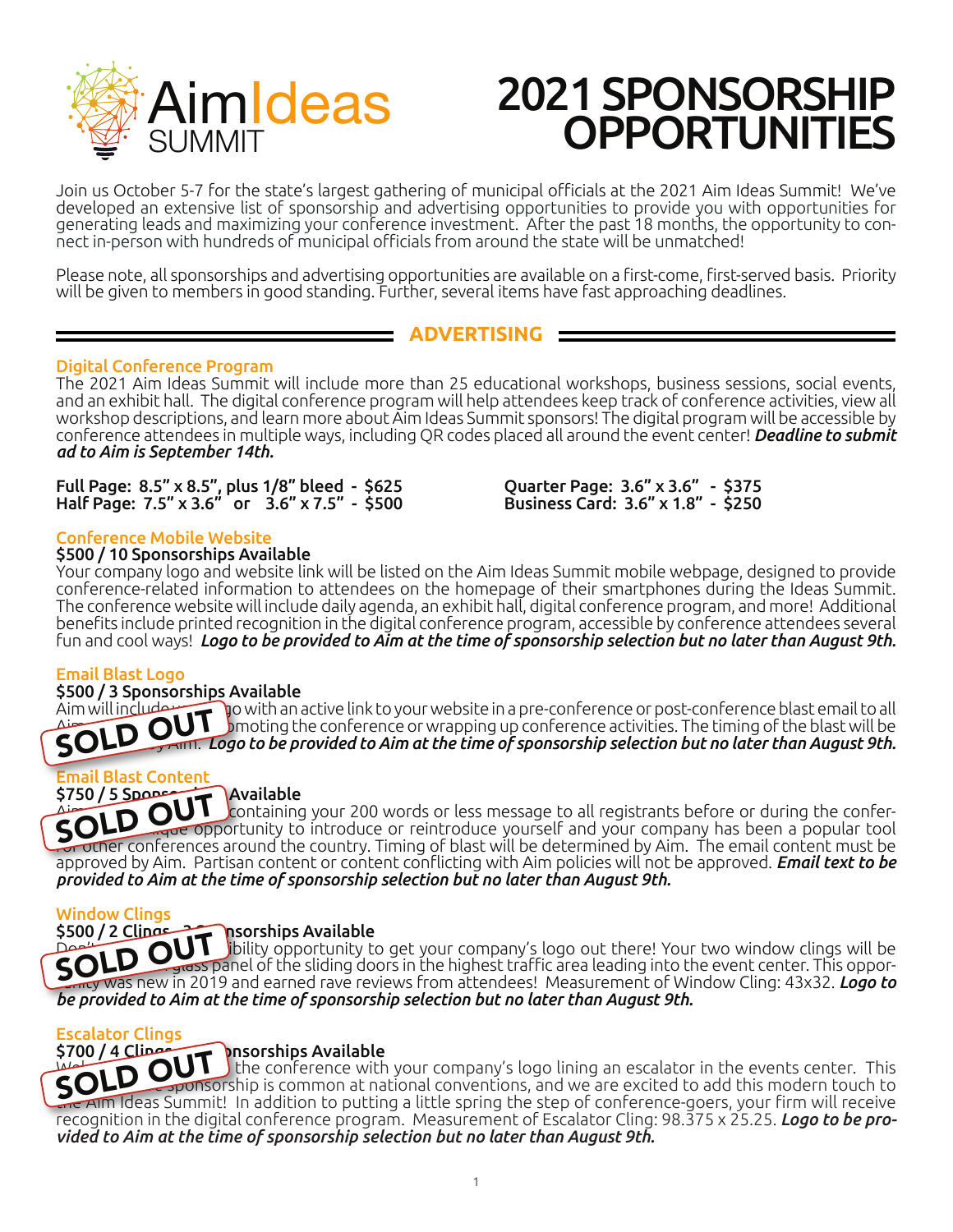

Floor Clings \$700 / 4 Clings - 6 Sponsorships Available

A most popular option every year for folks who want to get their company in front of hundreds of municipal leaders! Your company logo will be printed in color on a set of four giant floor clings placed in high traffic areas throughout throughout the event center and printed recognition in digital conference program. Measurement of Floor Cling: 23x36. *Logo to be provided to Aim at the time of sponsorship selection but no later than August 9th.* A MOSC POPULATION

## Hand Sanitizer Station Sponsor

\$500 / 1 Sponsor Available  $\mathbf k$ r in-person for the first time in a long time, there are some pandemic and public health part continue in order to maintain our recovery. Sponsor six stand-alone hand sanitizer stations pread throughout the event center and show your enthusiasm for clean hands! Sponsor benefits include display of your company's logo on each station and recognition in the Aim Ideas Summit digital conference program.<br>Gram.

### **EXHIBIT HALL**

### Welcome Reception in Exhibit Hall

\$500 / 7 Sponsorships Available<br>The network on Tur

ion on Tuesday, October 5th, will celebrate the grand opening of our exhibit hall, which exhibit booths. Additional sponsor benefits include: printed recognition on signage and in digital conference program. *Logo to be provided to Aim at the time of sponsorship selection but no later than August 9th.* **OUT** 

### Exhibit Hall Memento Cookies

\$750 / 2 Sponsorship Available Printed recognition attached to specialty cookies given to the first 100 delegates at the Exhibit Hall Grand Opening SOLD Tuesday, The sponsor will also receive recognition in the digital conference program. *Logo to be*  $\sim$ *printed to Specialty cookies given to the first 100 delegates at the Exhibit Hall Grand Opening*<br>
SOLD OUT oth. The sponsor will also receive recognition in the digital conference program. Logo to be<br>
SOLD OAim at the tim *business cards is September 21st.*

## Sweet Treats Trail<br>\$250 (Must be

### \$250 *(Must be an Exhibitor to Participate, Exhibit Booths Sold Separately)*

Aim Ideas Summit's in your day, you know about the Treasure Hunt, Hoosier Trivia, or Guess the Secret These are names of previous exhibit hall games designed to encourage attendees to attract  $\pi$ e attendees to your booth in hopes of winning a prize. This year's game is even better! If you participate in the Sweet Treat Trail your company will automatically receive fifty (50) amazing custom treats to give away to the first fifty attendees traveling the Sweet Treat Trail through the exposition. By participating in the Sweet Treat Trail, you will be satisfying the sugar cravings of attendees as well receiving recognition in the digital conference program. *Logo to be provided to Aim at the time of sponsorship selection but no later than August 23rd.*  SO<sub>1</sub>

### **BOARD OF DIRECTORS' DINNER**

Board of Directors' Dinner – Silver Sponsor

<u>م</u>عمم<u>5 / 5</u>2,500  $\ln$  Board of Directors for dinner at 7:00 p.m. on Monday, October 4th. Sponsor benefits in- $\kappa$ ets for two company representatives, recognition in the digital conference program and on event gridge, as well as verbal recognition during dinner. *Logo to be provided to Aim at the time of sponsorship selection but no later than August 9th.* **OUT**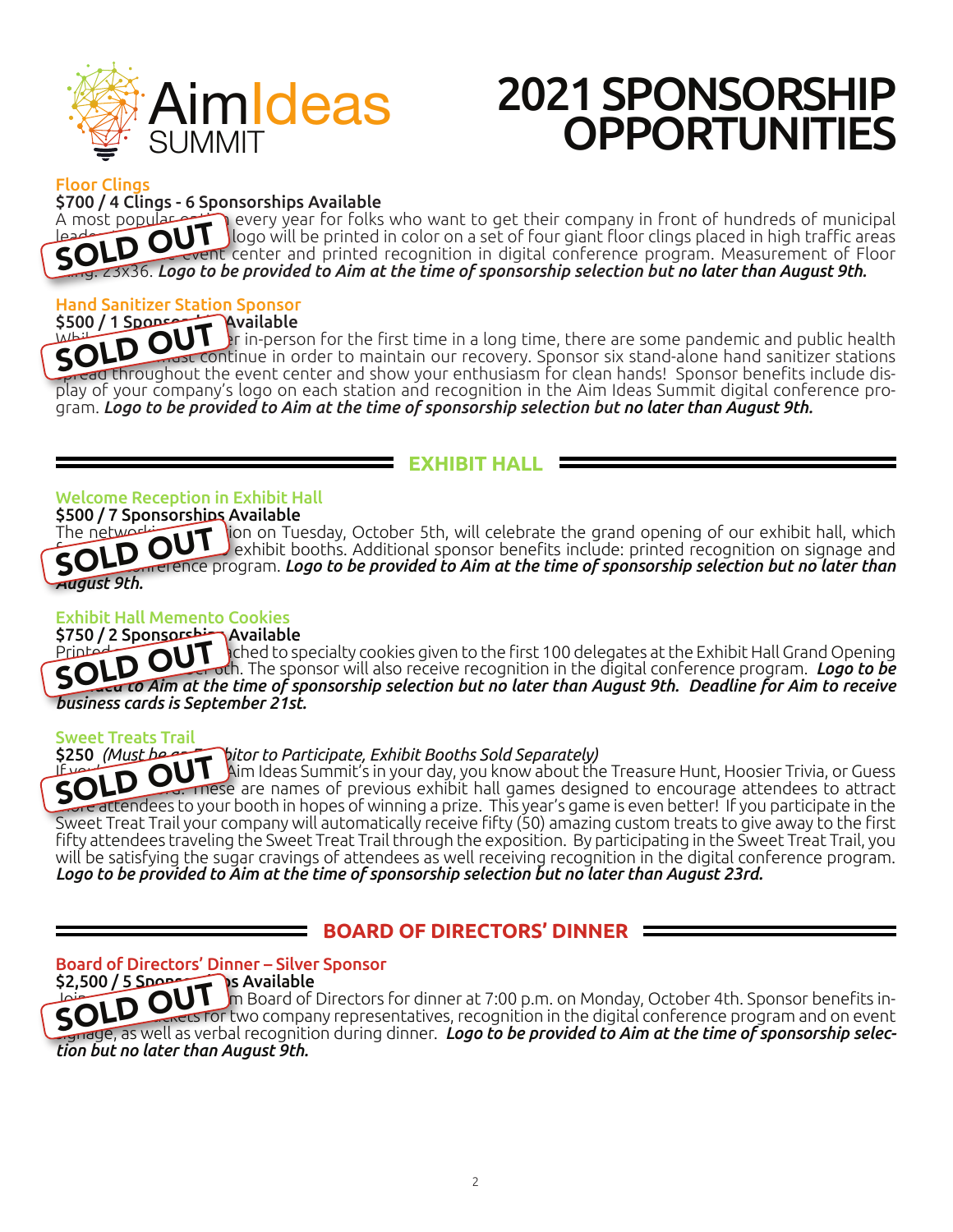

### **GENERAL SESSIONS**

### Opening Business Session Video Commercial

### \$1,800 / 4 Sponsorships Available

Welcome municipal officials to the Ideas Summit and promote your company's products or services with a sponsorproduced 60-second custom-made video commercial that will play on the jumbo screens at the Opening Business Session on Tuesday, October 5. Sponsor must provide commercial to Aim in approved MP4 video file format and will also receive printed recognition in digital conference program. Additionally, the video will be placed on The Terminal located on the Aim website in either October, November, or December, following the 2021 Aim Ideas Summit. Video Specs: 16:9 ratio in 1080; 60-90 seconds in length; Audio is available. *Logo to be provided to Aim at the time of sponsorship selection but no later than August 9th. Deadline to submit video file to Aim is September 14th.*

### Presidents' Reception

Join conference attendees on Wednesday, October 6th, at our cocktail and hors d'oeuvres reception to honor Aim Presidents – past and present, and for the presentation of special awards, including the prestigious Russell G. Lloyd Distinguished Service Award.

### Gold Level - \$3,500 ponsorships Available

**SOLD Secondition** in digital conference program, on signage during event, verbal recognition from the **SOLD** Secreption, a complimentary standard exhibit booth, two complimentary full conference registrapolis reception, a complimentary standard exhibit booth, two complimentary full conference registra-<br>SOLD OUT fon in digital conference program, on signage during event, verbal recognition from the tions, and three additional guest tickets for reception upon request. *Logo to be provided to Aim at the time of sponsorship selection but no later than August 9th.*

### Silver Level - \$1,800 / 4 Sponsorships Available

Includes Level 2000 Show in digital conference program, on signage during event, verbal recognition from the principle of the conference program, on signage during event, verbal recognition from the state of the compliment ception, one complimentary full conference registration, and two additional guest tickets for reception upon request. *Logo to be provided to Aim at the time of sponsorship selection but no later than August 9th.*

### Bronze Level - \$800 / Sponsorships Available

Includes printed recognition in digital conference program, on signage during event, one additional guest ticket for reception upon request. *Logo to be provided to Aim at the time of sponsorship selection but no later than August 9th.* SOLD

### d Speaker Sponsor

### \$3,000 / 1 Sponsorship Available

Have you ever been tempted to hop on stage at the Aim Ideas Summit and grab the mic? If so, this opportunity is for you! Spend a few minutes at the podium introducing your company and our featured speaker. The speaker will be identified by Aim closer to the event. To compliment the accolades your firm will receive from your time in the spotlight, your company's sponsorship will be recognized in the digital conference program. *Logo to be provided to Aim at the time of sponsorship selection but no later than August 9th.*

### Closing Business Session Sponsor

### \$1,500 / 4 Sponsorships Available

Part of a municipal Aim Ideas Summit attendee's itinerary is finishing up the official business of the conference by voting on Aim officers, approving the association's Policy Platform and more. Send them off with a full belly and fond memories by sponsoring the always eventful Closing Business Session! Your sponsorship will be recognized on table tents placed throughout the ballroom, on the big-screen, and with reserved seating for you and your guests. Recognition in the digital conference program is included as well. *Logo to be provided to Aim at the time of sponsorship selection but no later than August 9th.*

### Closing Business Session Video Commercial

### \$1,800 / 3 Sponsorships Available

Promote your company's products or services with a sponsor-produced 60-second custom-made video commercial that will play at the Closing Business Session. Sponsor must provide commercial to Aim in approved MP4 video file format and will also receive recognition in the digital conference program. Additionally, the video will be placed on The Terminal located on the Aim website in either October, November, or December, following the 2021 Aim Ideas Summit. Video Specs TBD; 60-90 seconds in length. *Logo to be provided to Aim at the time of sponsorship selection but no later than August 9th. Deadline to submit video file to Aim is September 14th.*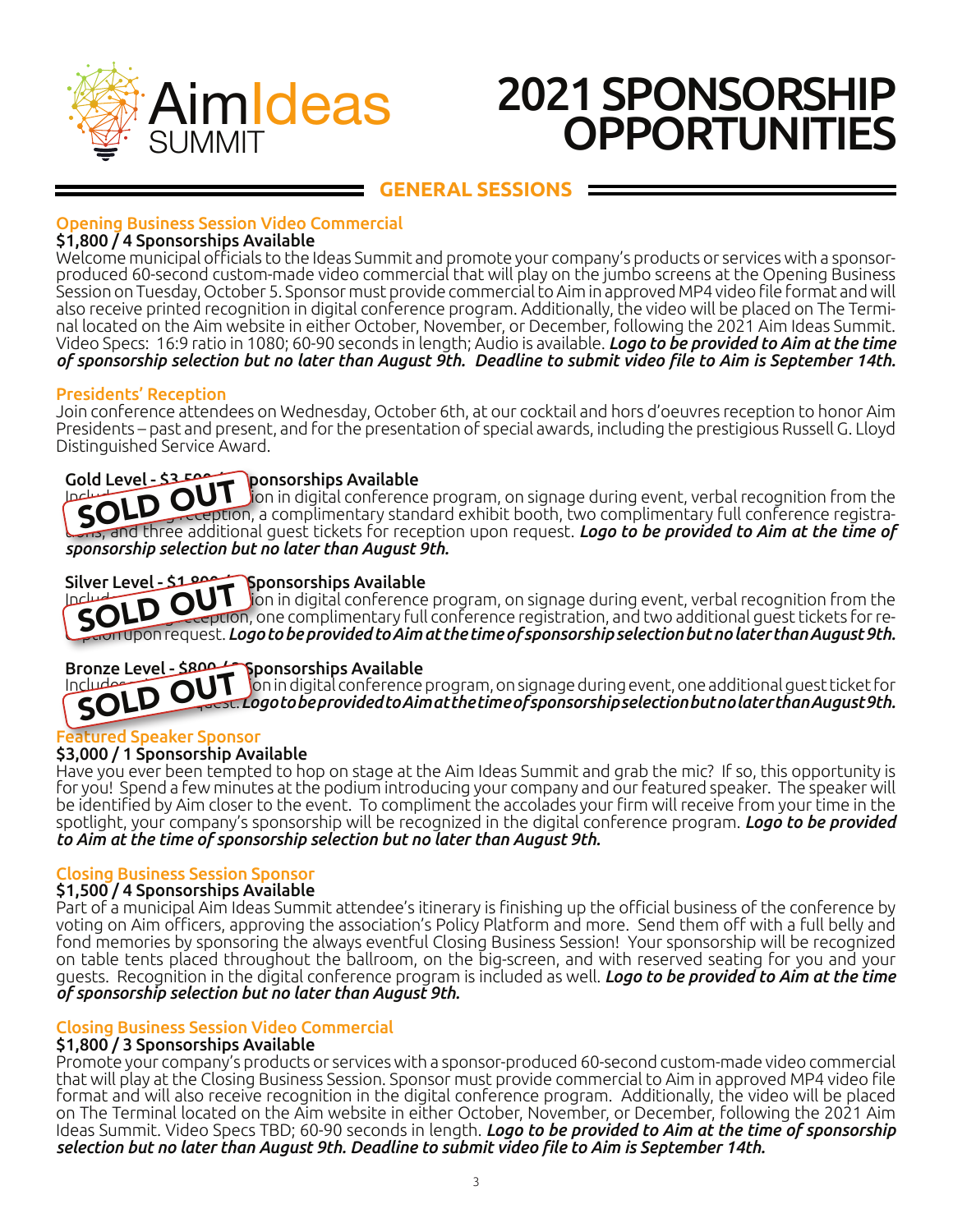

### **WORKSHOPS**

## Workshop Room Items

\$500 / 2 Sponsorships Available Spoons of a branch or pens with company logo and/or name on them to be placed in conference<br>
SOLD OUT binotepads or pens with company logo and/or name on them to be placed in conference in the sponworkshop rooms of pens with company to go analyst hanne on chemic or persect in complements. sor will also receive recognition in the digital conference program. *Logo to be provided to Aim at the time of sponsorship selection but no later than August 9th. Deadline for Aim to receive workshop items is September 21st.*

## Vendor Solutions Workshop

### $$1,500 / 3$  Sponsorships Available

 $\text{TD}$  inities to present a workshop session on a specific area of expertise, case studies, best prac-There is a control of the matter of the Theory of the Theory of The Theory of The Theory of The Theory of The Theory of The Theory of The Aim Ideas Summit. Stated Solutions workshops allow your firm to educate members abou SOLUTION: Vendor Solutions workshops allow your firm to educate members about yourself, your company, and<br>Interactivity Vendor Solutions workshops allow your firm to educate members about yourself, your company, and your products and services, specifically, which is not allowed during standard Ideas Summit workshops. Additional benefits include recognition in digital conference program. *Logo to be provided to Aim at the time of sponsorship selection but no later than August 9th.*

### **FOOD / COFFEE**

### Bacon Sponsor

### \$1,000 / 2 Sponsorships Available

Nothing honks attendees off more than coming down for breakfast at the Aim Ideas Summit and not seeing bacon on the buffet table! Be a hero and sponsor bacon on one of two days during the conference. Your company's name and logo will be prominently displayed by the tasty, salty goodness on the day of your sponsorship. Not only will attendees squeal with delight, your company will be recognized for your actions in the Aim digital conference program. *Logo to be provided to Aim at the time of sponsorship selection but no later than August 9th.*

## Wednesday Coffee Break Sponsor

 $5750 / 1$  Sponsor  $\overline{U}$ **COLD OU** U superstar bringing caffeine to the Aim Ideas Summit masses? Deliver a little pep to attend-<br>COLD Our corree service on the longest day of the conference by providing coffee cup sleeves printed with SASO TISBUTT Superstar bringing caffeine to the Aim Ideas Summit masses? Deliver a little pep to attend-<br>SOLD OUT coffee service on the longest day of the conference by providing coffee cup sleeves printed with<br>Company's l must be delivered to Aim no later than September 21. Also includes recognition in digital conference program. *Logo to be provided to Aim at the time of sponsorship selection but no later than August 9th.* 

### **AFFILIATE GROUPS**

## Indiana Conference of Mayors Luncheon Sponsor

\$1,000 / 2 Spot T S Available<br>SOLD OUT each sponsor Join the Indiana Conference of Mayors (ICOM) Luncheon at the Aim Ideas Summit as one of two sponsors. One (1)<br>SOLD Critical sponsor will be permitted to attend the luncheon. Sponsors will be verbally recognized  $\epsilon$  rrom each sponsor will be permitted to attend the luncheon. Sponsors will be verbally recognized om the podium during the meeting.

### $$1,000 / 2$ Sports Available  $$$

Indiana Association of City Engineers Luncheon Sponsor<br>\$1,000 / 2 Sponsor Sponsor Sponsor<br>Collection of City Engineers Luncheon at th  $\ln$  of City Engineers Luncheon at the Aim Ideas Summit as one of two sponsors. One (1) From each sponsor will be permitted to attend the luncheon. Sponsors will be verbally recognized on the podium during the meeting. SOLD

## Indiana League of Municipal Clerks and Treasurers Luncheon Sponsor

 $$1,000 / 2$   $2$  Spaces Municipal Clerks and Treasurers Luncheon at the Aim Ideas Summit as one of two sponsors.  $SO$   $\blacksquare$   $\blacksquare$   $\blacksquare$  from each sponsor will be permitted to attend the luncheon. Sponsors will be verbally rec- orgnized from the podium during the meeting. **OUT**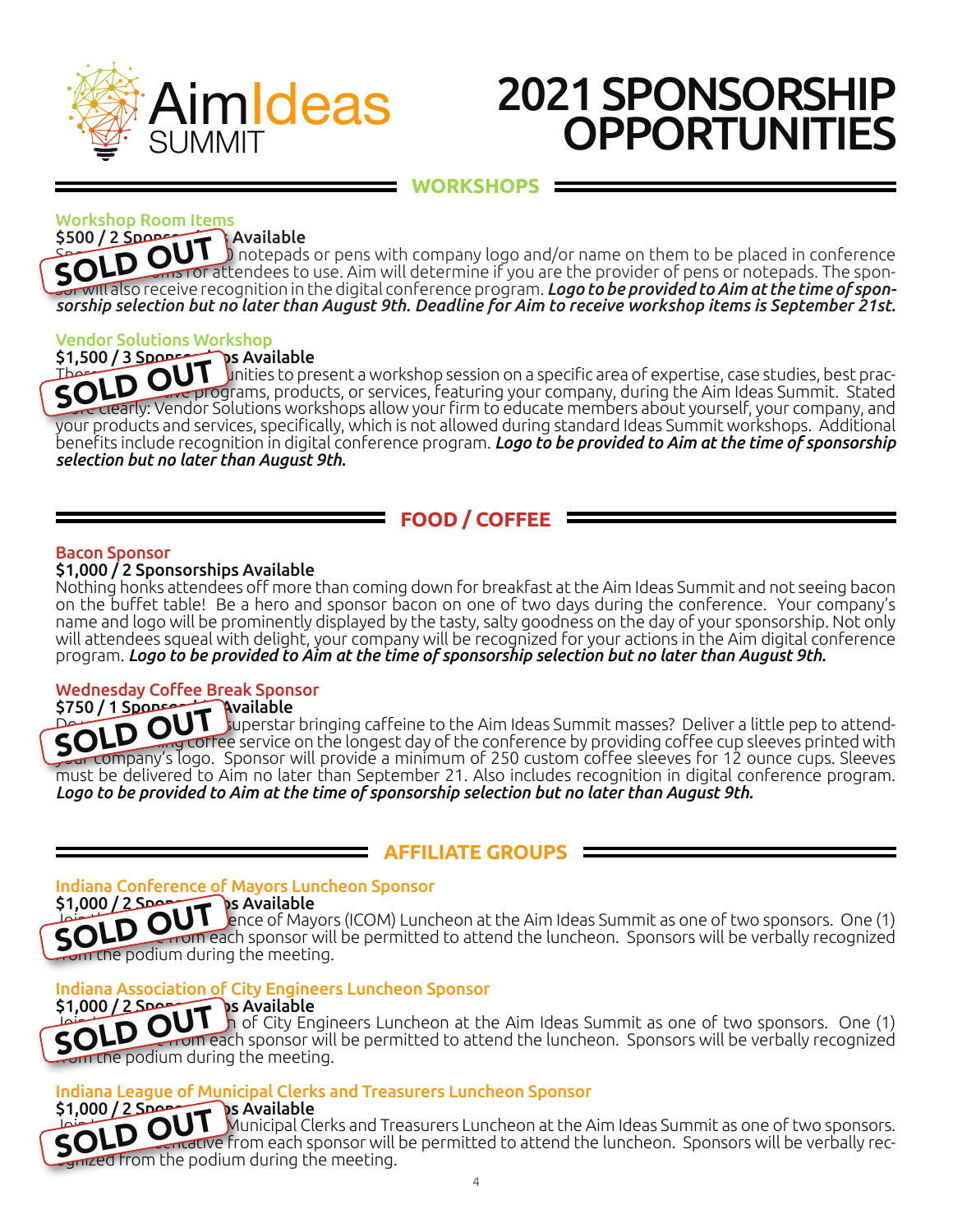

### **SUMMIT GIVEAWAYS**

#### Tote Bags

\$500 / 5 Sponsorship Available  $\mu$  by adding your logo on the conference tote bag handed out to the first 650 conference ant their conference materials on-site. Benefits include recognition in the digital conference program. **Logo to be provided to Aim at the time of sponsorship selection but no later than August 9th.**<br>SOLD OUT their conference materials on-site. Benefits include recognition in the digital configuration but no later than

### Tote Bag Giveaway Items

### \$400 / 8 Sponsorships Available

Didn't reserve an exhibit booth? You should, but let's just say you didn't. Let Aim pass out your company giveaways. You provide us with 650 giveaways by September 21st and we will include them in tote bags given to conference attendees when they check in at registration. Aim must approve item in advance of your company ordering any items. Aim is not required to use any giveaways supplied to Aim but not previously approved by Aim. *Logo to be provided to Aim at the time of sponsorship selection but no later than August 9th.*

### **PRIZES**

### Major Prizes

### $$750 / 4$  Sponsorships Available

 $\mathbf s$  prizes given away during the Aim Ideas Summit. One prize will be given away at each general session event, the Opening Business Session, Annual Awards Luncheon, Presidents' Reception, and Closing SPOLD OUT Jion prizes given away during the Aim Ideas Summit. One prize will be given away at each<br>SOLD OUT Jion prizes given away during the Aim Ideas Summit. One prize will be given away at each<br>Souriess Session. Sponsor tion from the podium during prize drawing, and the adoration of each lucky winner. *Logo to be provided to Aim at the time of sponsorship selection but no later than August 9th.*

### Daily Influencer Award

### \$250 / 3 Sponsorships Available

SOLD OU Jay to the municipal official who knows how share their conference experience on social<br>SOLD OU Inursday we will award a prize to the municipal attendee excelling on social media. Sponsor ben-SOLD OUT Javanable<br>SOLD OUT Jay to the municipal official who knows how share their conference experience on social<br>SOLD OUT Inursday we will award a prize to the municipal attendee excelling on social media. Sponsor benprize drawing. Along with a fantastic prize, the lucky winners will each receive your name and contact information. *Logo to be provided to Aim at the time of sponsorship selection but no later than August 9th.*

### Top Influencer Award

### $$750 / 1$  Sponsorship Available

SPECIFIC AVAILADLE<br>
SOLD OUT Ses to get their social media game on by sponsoring the Top Influencer Award. The attendee Social media and goes above and beyond informing the public about the importance of continuing SOLD Social media and goes above and beyond informing the public about the importance of continuing education during the conference will be eligible for a prize, awarded during the Closing Business Session. Sponsor benefits include printed recognition in the digital conference program, and verbal recognition from the podium during prize drawing. The lucky winner will be provided with your contact information, along with a fantastic prize selected by Aim. *Logo to be provided to Aim at the time of sponsorship selection but no later than August 9th.*

*Opportunities are available on a first-come, first-served basis. Priority will be give to Aim Corporate Partners in good standing. If you have any questions or would like to discuss more in depth, contact Lesley Mosier (lmosier@aimindiana.org). If you have questions on adveritising specifications, contact Erin Jamison-Koenig (ejamisonkoenig@aimindiana.org).*